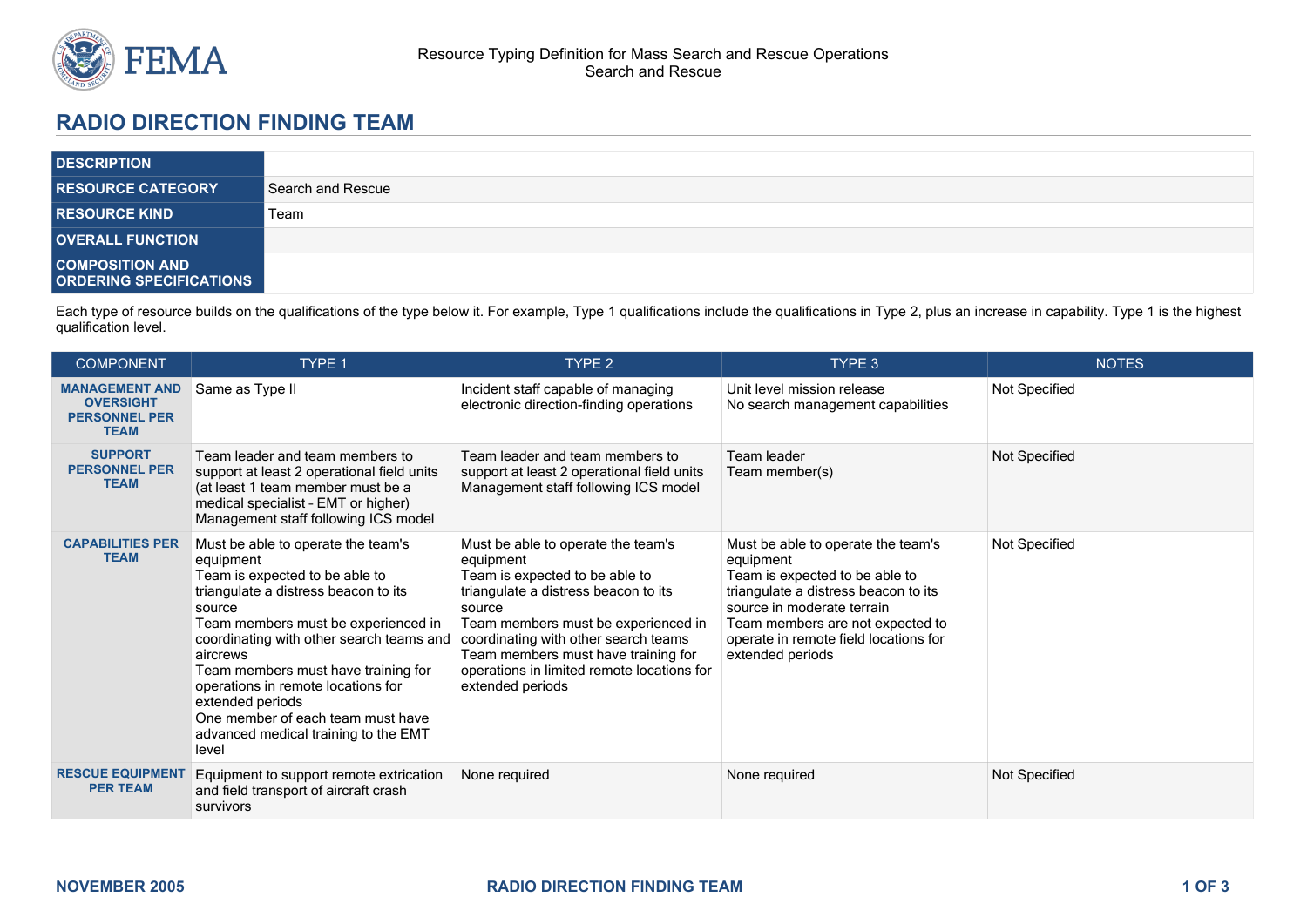

## Resource Typing Definition for Mass Search and Rescue Operations Search and Rescue

| <b>COMPONENT</b>                                                                                             | TYPE 1                                                                  | TYPE 2                                                                                                        | TYPE 3                                                                                                      | <b>NOTES</b>         |
|--------------------------------------------------------------------------------------------------------------|-------------------------------------------------------------------------|---------------------------------------------------------------------------------------------------------------|-------------------------------------------------------------------------------------------------------------|----------------------|
| <b>PERSONAL</b><br><b>PROTECTIVE</b><br><b>EQUIPMENT (PPE)</b><br><b>EQUIPMENT PER</b><br><b>TEAM MEMBER</b> | Same as Type II                                                         | Same as Type III                                                                                              | Appropriate level PPE for working<br>environment                                                            | Not Specified        |
| <b>ELECTRONICS</b><br><b>EQUIPMENT PER</b><br><b>TEAM</b>                                                    | Same as Type II                                                         | At least one Handheld Portable<br>Electronic Direction Finder per team                                        | At least one Handheld Portable<br><b>Electronic Direction Finder</b>                                        | Not Specified        |
| <b>COMMUNICATIONS</b><br><b>EQUIPMENT PER</b><br><b>TEAM</b>                                                 | Same as Type II                                                         | <b>VHF Radios</b><br>Cell Phone                                                                               | Cell Phone                                                                                                  | <b>Not Specified</b> |
| <b>TRANSPORTATION</b><br><b>EQUIPMENT PER</b><br><b>TEAM</b>                                                 | 4x4 vehicles that can transport each<br>team throughout the search area | Vehicles that can transport each team<br>throughout the search area<br>4x4s are not required, but recommended | vehicle that can transport the team<br>throughout the search area<br>4x4s are not required, but recommended | Not Specified        |